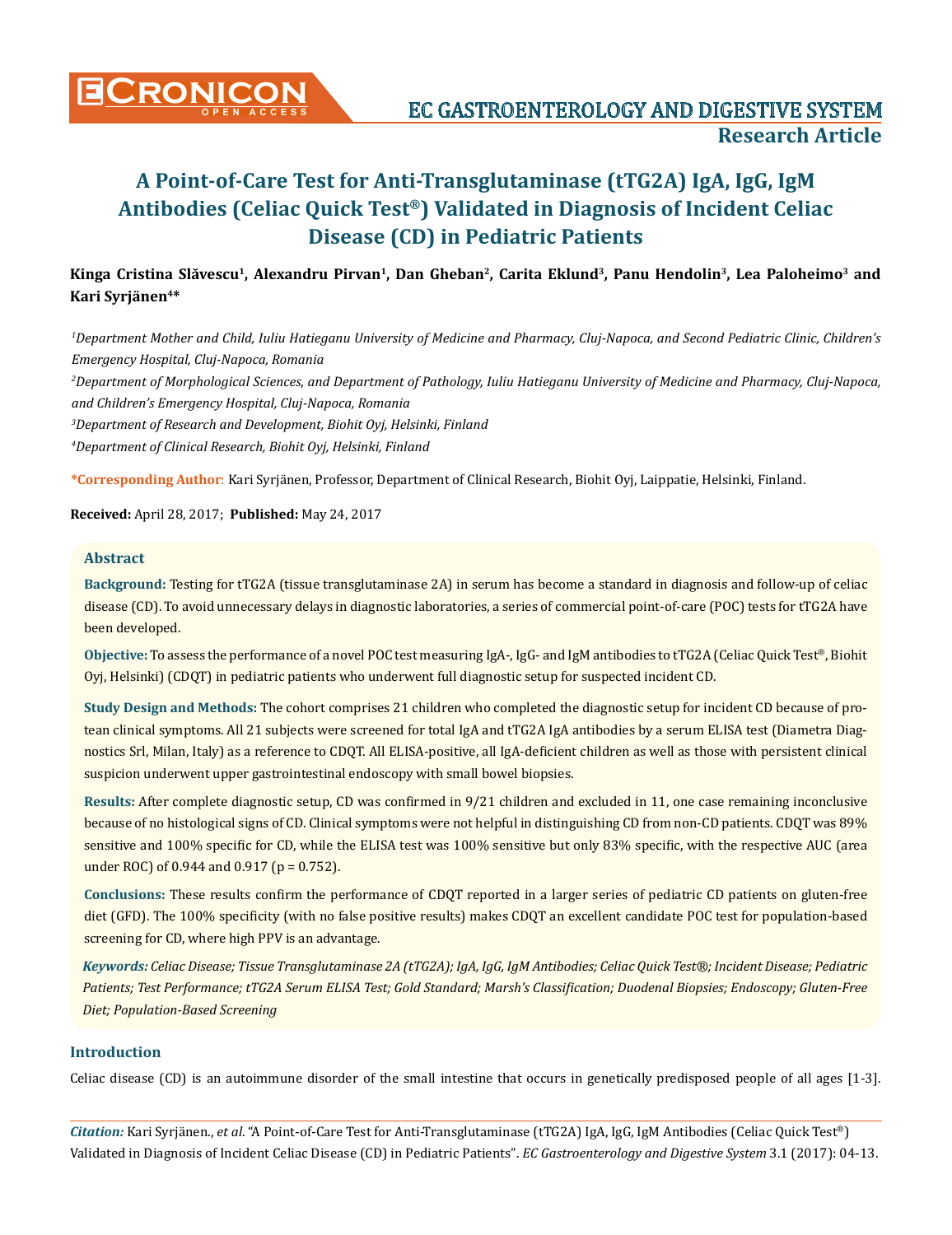Symptoms include pain and discomfort in the digestive tract, chronic constipation and diarrhea, failure to thrive (in children), anemia and fatigue, but these may be absent, and symptoms in other organ systems are not uncommon [4,5]. CD is a chronic disorder affecting 1 - 3% of the Western population [1,6-8]. Currently, more and more diagnoses are made in asymptomatic persons as a result of systematic screening which has gained increasing popularity [9].

CD is caused by a reaction to gliadin, a prolamin (gluten protein) found in wheat, and similar proteins found in the crops of other common grains such as barley and rye [10-14]. Upon exposure to gliadin, and specifically to three peptides found in prolamins, the enzyme tissue transglutaminase type 2 (tTG2A) modifies the protein, and the immune system cross-reacts with the small-bowel tissue, causing an inflammatory reaction. That leads to a truncating of the villi lining the small intestine (called villous atrophy), which interferes with the absorption of nutrients. The only known effective treatment is a life-long gluten-free diet (GFD) [10]. tTG2A usually disappears in serum 9 - 12 months after initiation of GFD [10-14]. Therefore, detection of tTG2A in serum is not only useful in diagnosis and screening of CD, but also in monitoring the remission and patient's compliance with the GFD [14-19].

However, the conventional tTG2A measurement requires specialized laboratories and the results are usually delayed by several days. The clear need for point-of-care (POC) testing has resulted in the emergence of several commercial POC tests for tTG2A [20,21]. In POC testing, there is no need for purified or recombinant TG2 or serum separation, because TG2 is also found in the red blood cells (RBCs). Therefore, the patient's own TG2 can be used in anti-tTG2A detection by hemolysing a whole blood sample and liberating the self-TG2A from RBCs. Test results are available within 10 minutes, and the test can be performed at home, which is a clear advantage in the follow-up of CD patients on GFD [21-25].

Several studies have investigated the accuracy of tTG2A POC tests in screening and diagnosis of CD, and sensitivities and specificities similar to tTG2A serum ELISA tests have been reported: 70.1 - 97% and 76 - 100%, respectively [21-24,26-31]. There is, however, less consensus over the accuracy of POC testing in monitoring CD treated by GFD [21,28], because these patients usually have much lower titers of tTG2A than the untreated patients [22,32].

The aim of this study was to assess the performance of a novel tTG2A POC test (CELIAC Quick Test®, Biohit Oyj, Helsinki, Finland; CDQT) in diagnosis of CD in children completing the diagnostic setup for a suspected disease. CDQT is an immunochromatographic test designed for a qualitative detection of IgA/IgG/IgM antibodies against human tTG2A in whole blood. So far, this test has been compared only in pediatric patients with prevalent CD who are on GFD [21]. Clinically confirmed CD was used as the gold standard, and a commercial tTG2A IgA ELISA as the reference test.

#### **Material and Methods**

#### **Patients and their testing**

The study was conducted in the Second Pediatric Clinic, Children's Emergency Hospital, University of Medicine and Pharmacy, Cluj-Napoca (Romania). All consecutive children with clinically suspected incident CD were included. The suspicion was based on their clinical presentation, including 1) gastrointestinal symptoms (diarrhea, constipation, vomiting, decreased appetite), 2) signs of malabsorption (failure to thrive, anemia, rickets/thin bones), 3) other clinical signs of CD such as depression, dermatitis herpetiformis (DH), as well as 4) family or personal history of an autoimmune disease.

All subjects were first screened for total IgA and tTG IgA antibodies by an ELISA test. Children with positive anti-tTG antibody or those with IgA-deficiency underwent upper gastrointestinal endoscopy with small bowel biopsies. If tTG2A serology was negative but clinical suspicion persisted (failure to thrive, with persistent diarrhea or constipation, anemia, positive family history), endoscopy with duodenal biopsies was performed. All patients who refused to sign the consent or to undergo upper gastrointestinal endoscopy with duodenal biopsies (the gold standard) [33] were excluded from the study. Using this diagnostic setup, 21 eligible children were enrolled during a 20-month period (2014 - 2016). The study protocol was approved by the medical ethical committee of the Iuliu Hatieganu University of Medicine and Pharmacy in Cluj-Napoca. All patients (or their parents) signed an informed consent.

*Citation:* Kari Syrjänen., *et al*. "A Point-of-Care Test for Anti-Transglutaminase (tTG2A) IgA, IgG, IgM Antibodies (Celiac Quick Test®) Validated in Diagnosis of Incident Celiac Disease (CD) in Pediatric Patients". *EC Gastroenterology and Digestive System* 3.1 (2017): 04-13.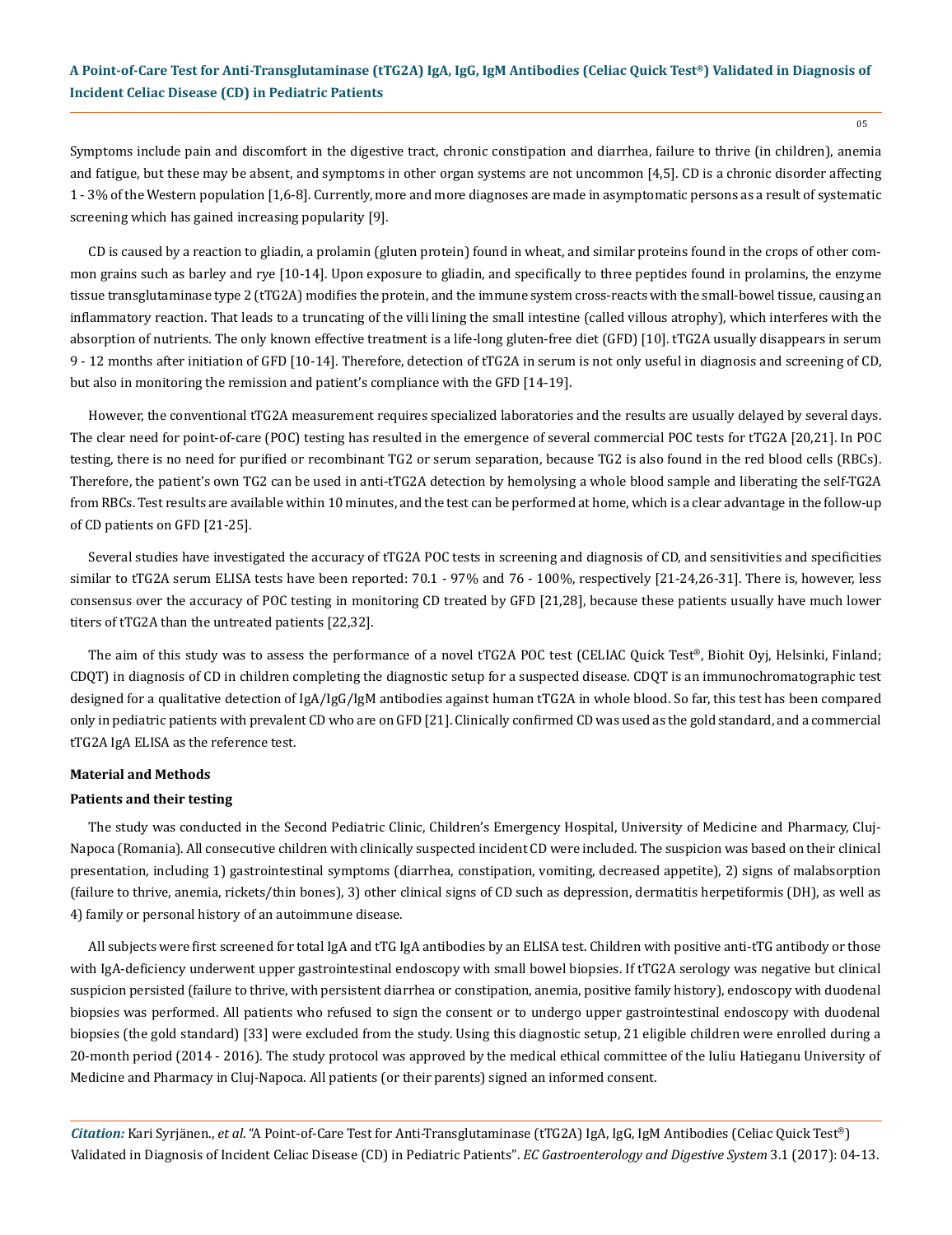#### **Methods**

#### **Gold standard laboratory test for CD**

As the gold standard laboratory test for CD, we tested the IgA antibodies to tTG2A, using commercially available ELISA kits (Diametra Diagnostics Srl, Milan, Italy), performed in the hospital laboratory following the manufacturer's instructions. IgA tTG value > 20 AU/ml was considered as positive.

#### **Celiac Quick test® (CDQT)**

In all steps of performing the CDQT, the manufacturer's instructions were strictly followed, including the sampling and its processing as well as the interpretation of the results [34]. The results were visually read 10 minutes after adding the dilution buffer. In a positive test, a clearly distinguishable pink-red band must appear across the result window close to the letter "T" (test line), in addition to the blue control band. Although the intensity of the line depends on the concentration of tTG2A antibodies in the sample, CDQT is only qualitative when interpreted by visual inspection [34].

#### **Endoscopy and biopsies**

Biopsy samples were taken from the duodenum (the bulb and second part of the duodenum), two to four biopsies, as currently recommended [35]. The biopsy specimens were routinely processed for hematoxylin-eosin (HE) and Alcian Blue PAS-stained sections. All biopsies were examined by one expert pathologist at the Pathology Department of Children's Emergency Hospital, Cluj-Napoca, among the daily routine samples. The diagnoses were reported using the Marsh classification of duodenal histology in CD, classified into one of the 5 categories [36,37], subsequently modified by splitting the previous stage 3 into three sub-stages [38].

#### **Statistical Analysis**

For statistical analyses, three software packages were utilized (for specific purposes): SPSS 24.0.0.1 for Windows (IBM, NY, USA), STATA/SE 14.2 (STATA Corp., Texas, USA), and MedCalc 17.4.4. (MedCalc Software, Ostend, Belgium). The descriptive statistics were conducted according to routine procedures. Performance indicators [sensitivity (SE), specificity (SP), positive predictive value (PPV), negative predictive value (NPV) and their 95%CI] of the two tests (CDQT and tTG2A ELISA) were calculated for the clinical CD endpoint, using the diagti module (in STATA). This also calculates the area under ROC (Receiver Operating Characteristics) called Area Under Curve (AUC) [(SE+SP)/2]. Concordance between the CDQT and the gold standard tTG2A ELISA serology was calculated using regular and weighted kappa (ICC). Significance of the difference between AUC values was estimated using the ROC comparison test (MedCalc) with 95%CI. The results were interpreted significant at p < 0.05 level.

#### **Results**

After the completion of all diagnostic procedures, 9 out of 21 patients (42.9%) had an incident CD confirmed (CDQT, ELISA, histology all +), whereas the disease could be excluded in 11/21 (52.4%) children (CDQT, ELISA, histology, all-). In the remaining child, CDQT and serology were positive for tTG2A, but duodenal biopsies failed to confirm CD, thus leaving the diagnosis uncertain. This patient was classified into the group of non-confirmed CD (non-CD) in all statistical analyses.

The key clinical characteristics of the study subjects stratified by the CD and non-CD groups are given in Table 1. The two groups are very similar in most of the recorded characteristics, including their mean age, gender distribution and body mass index (BMI). The same applies to the clinical symptoms recorded during the clinical examination. In fact, there were no differences at all  $(p = 1.000)$  regarding several key symptoms of CD including: failure to thrive, vomiting, poor appetite, and irritability. On the other hand, constipation (OR = 4.00, NS), autoimmune disease (OR = 3.14, NS) and family history of autoimmune disease (OR = 4.00, NS) were reported more frequently to the children with confirmed CD. Also, the duration of the symptoms, 17.6 months in the CD group was longer than that (9.6 mo) in the non-CD group, but the difference was not statistically significant ( $p = 0.223$ ).

*Citation:* Kari Syrjänen., *et al*. "A Point-of-Care Test for Anti-Transglutaminase (tTG2A) IgA, IgG, IgM Antibodies (Celiac Quick Test®) Validated in Diagnosis of Incident Celiac Disease (CD) in Pediatric Patients". *EC Gastroenterology and Digestive System* 3.1 (2017): 04-13.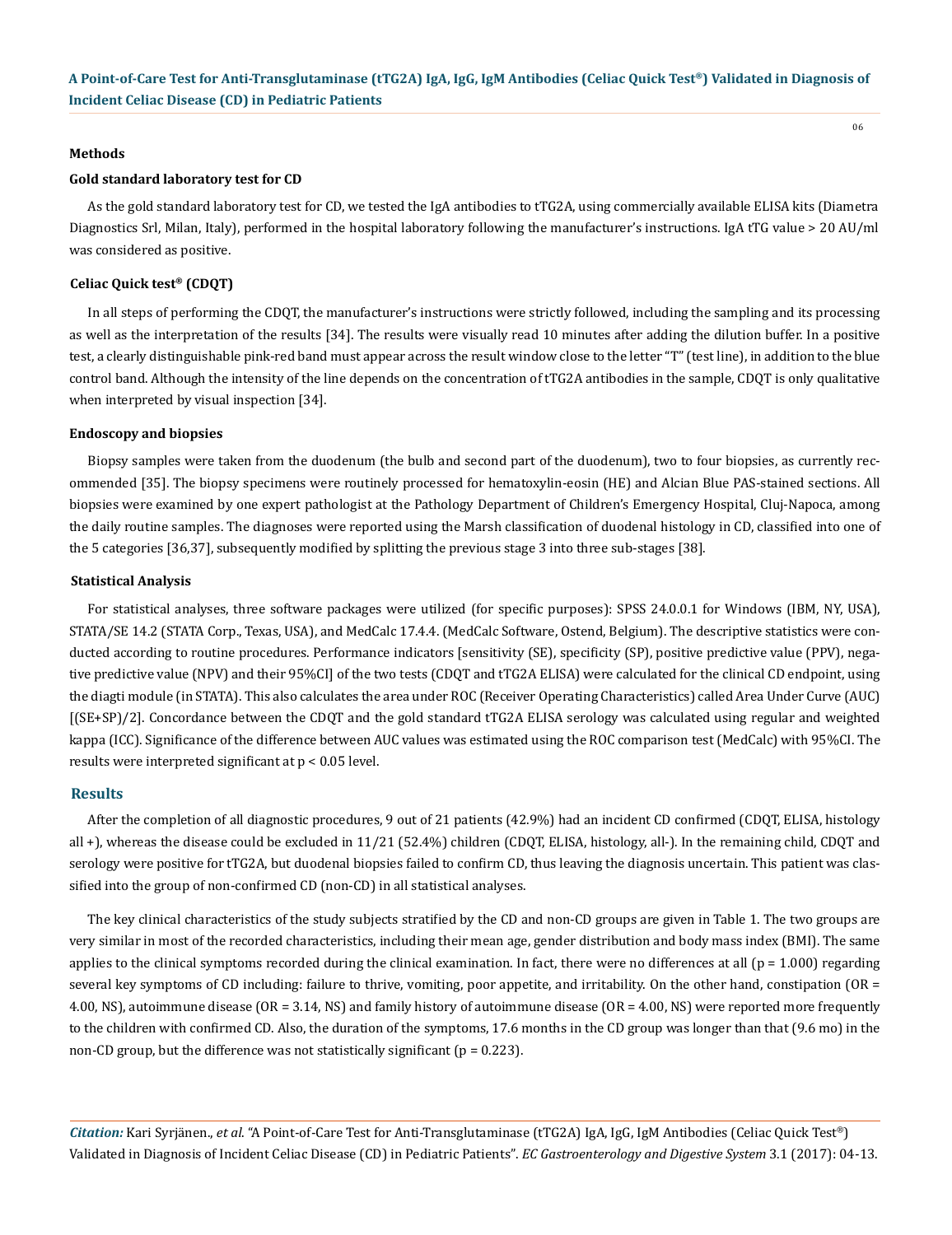07

| Variable/Symptom                |                | <b>Children with</b><br><b>Children with CD not</b> |                        |                | <b>OR (95%CI)</b>     | p - value |
|---------------------------------|----------------|-----------------------------------------------------|------------------------|----------------|-----------------------|-----------|
|                                 |                | confirmed $CD (n = 9)$                              | confirmed $(n = 12)^*$ |                |                       |           |
|                                 | <b>Number</b>  | Per cent                                            | <b>Number</b>          | <b>Percent</b> |                       |           |
| Age                             | 8.3(4.9)       | $\rm NA$                                            | 8.4(6.2)               | NA             | $\rm NA$              | 0.972     |
| Gender:                         |                |                                                     |                        |                |                       |           |
| $\mathbf F$                     | $\overline{4}$ | 44.4                                                | 9                      | 75.0           | $0.267(0.042 - 1.70)$ | 0.203     |
| M                               | 5              | 55.6                                                | 3                      | 25.0           |                       |           |
| <b>BMI</b>                      | 14.3 (2.1)     | $\rm NA$                                            | 14.4 (2.4)             | $\rm NA$       | $\rm NA$              | 0.890     |
| <b>BMI</b> within normal range: |                |                                                     |                        |                |                       |           |
| Yes                             | 5              | 55.6                                                | 8                      | 66.7           | $0.625(0.10 - 3.70)$  | 0.673     |
| No                              | $\overline{4}$ | 44.4                                                | $\overline{4}$         | 33.3           |                       |           |
| <b>Diarrhea</b>                 |                |                                                     |                        |                |                       |           |
| Yes                             | $\overline{2}$ | 22.2                                                | $\overline{4}$         | 33.3           | $0.571(0.08 - 4.12)$  | 0.659     |
| No                              | $\overline{7}$ | 77.8                                                | 8                      | 67.3           |                       |           |
| Constipation                    |                |                                                     |                        |                |                       |           |
| Yes                             | $\overline{7}$ | 77.8                                                | 5                      | 41.7           | $4.90(0.70 - 34.3)$   | 0.184     |
| No                              | $\overline{2}$ | 22.2                                                | $\overline{7}$         | 58.3           |                       |           |
| <b>Failure to thrive</b>        |                |                                                     |                        |                |                       |           |
| Yes                             | $\overline{7}$ | 77.8                                                | 9                      | 75.0           | $1.17(0.15 - 9.00)$   | 1.000     |
| No                              | $\overline{2}$ | 22.2                                                | 3                      | 25.0           |                       |           |
| <b>Vomiting</b>                 |                |                                                     |                        |                |                       |           |
| Yes                             | $\mathbf{1}$   | 11.1                                                | $\overline{c}$         | 16.7           | $0.625(0.05 - 8.20)$  | 1.000     |
| No                              | 8              | 88.9                                                | 10                     | 83.3           |                       |           |
| Poor appetite                   |                |                                                     |                        |                |                       |           |
| Yes                             | $\overline{4}$ | 44.4                                                | 6                      | 50.0           | $0.800(0.14 - 4.53)$  | 1.000     |
| No                              | 5              | 55.6                                                | 6                      | $50.0$         |                       |           |
| Irritability                    |                |                                                     |                        |                |                       |           |
| Yes                             | 5              | 55.6                                                | $\overline{7}$         | 58.3           | $0.89(0.15 - 5.11)$   | 1.000     |
| No                              | 4              | 44.4                                                | 5                      | 42.7           |                       |           |
| Anemia                          |                |                                                     |                        |                |                       |           |
| Yes                             | $\overline{2}$ | 22.2                                                | 6                      | 50.0           | $0.286(0.04 - 1.98)$  | 0.367     |
| No                              | $\overline{7}$ | 77.8                                                | 6                      | 50.0           |                       |           |
| <b>Rickets (thin bones)</b>     |                |                                                     |                        |                |                       |           |
| Yes                             | $\mathbf{1}$   | $11.1\,$                                            | 5                      | 42.7           | $0.175(0.016 - 1.88)$ | 0.178     |
| No                              | 8              | 88.9                                                | $\overline{7}$         | 58.3           |                       |           |
| <b>Depression</b>               |                |                                                     |                        |                |                       |           |
| Yes                             | $\mathbf{1}$   | $11.1\,$                                            | $\boldsymbol{0}$       | $0.0\,$        | $\rm NA$              | 0.429     |
| No                              | $\, 8$         | 88.9                                                | 12                     | 100            |                       |           |
| Autoimmune disease (AI)         |                |                                                     |                        |                |                       |           |

*Citation:* Kari Syrjänen., *et al*. "A Point-of-Care Test for Anti-Transglutaminase (tTG2A) IgA, IgG, IgM Antibodies (Celiac Quick Test®) Validated in Diagnosis of Incident Celiac Disease (CD) in Pediatric Patients". *EC Gastroenterology and Digestive System* 3.1 (2017): 04-13.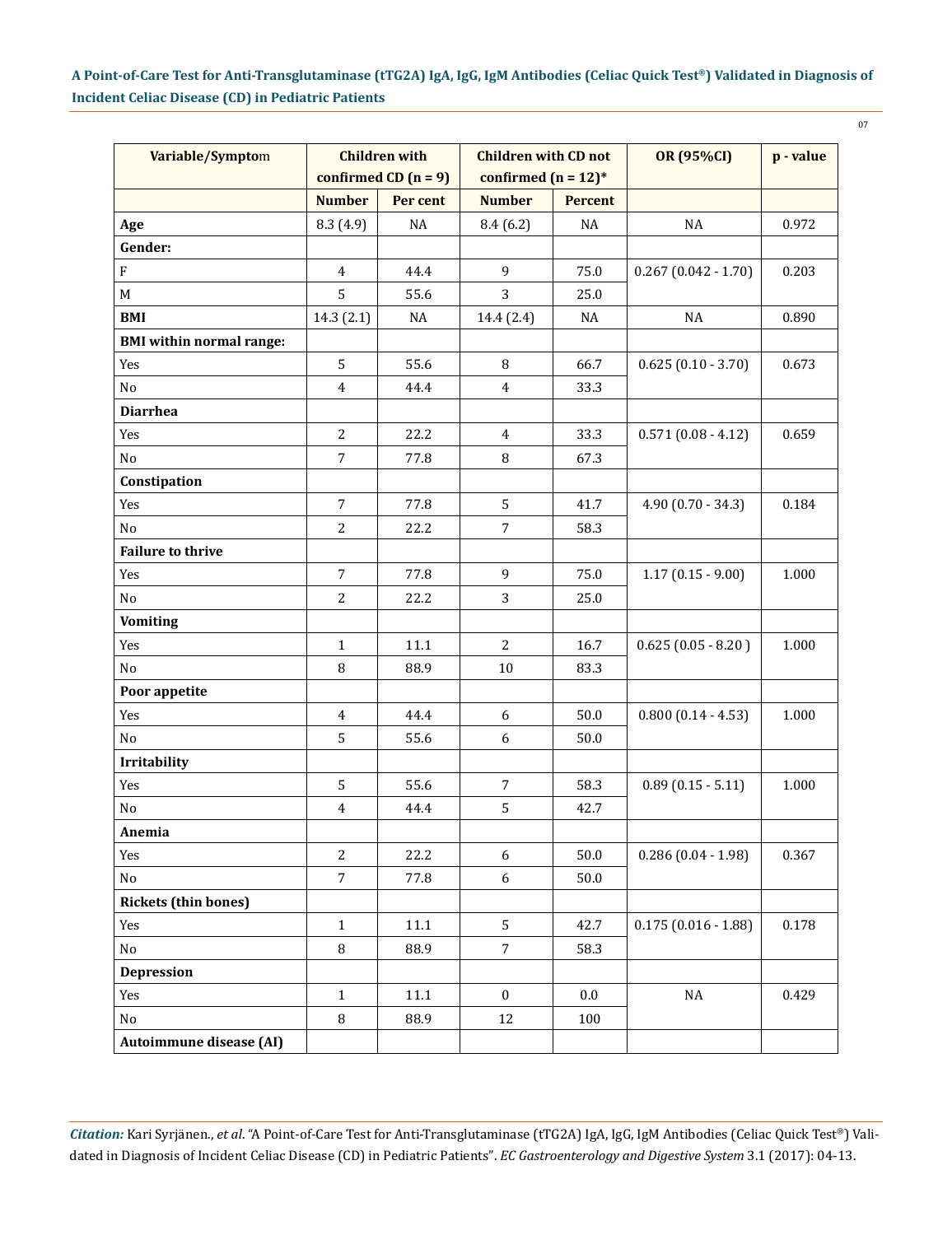| Yes                         | 2      | 22.2 |           | 8.3       | $3.14(0.23 - 41.50)$ | 0.553 |
|-----------------------------|--------|------|-----------|-----------|----------------------|-------|
| N <sub>0</sub>              |        | 77.8 | 11        | 91.7      |                      |       |
| <b>Family history of AI</b> |        |      |           |           |                      |       |
| Yes                         | 4      | 44.4 | 2         | 16.7      | $4.00(0.53 - 29.80)$ | 0.331 |
| N <sub>0</sub>              | 5      | 55.6 | 10        | 83.3      |                      |       |
| Duration of symptoms (mo)   | 17.6   | NA   | 9.6(10.4) | <b>NA</b> | <b>NA</b>            | 0.223 |
|                             | (16.3) |      |           |           |                      |       |

*Table 1: Key clinical characteristics of the children with confirmed CD and those with no CD confirmed.*

*\*Includes the single patient with CD diagnosis not confirmed by histology.*

Table 2 summarizes the performance indicators of the CDQT and the IgA tTG2A ELISA test, with the clinically confirmed CD as the endpoint. CDQT successfully competes with the IgA ELISA test as measured by the ROC analysis (AUC) that reflects the sensitivity/specificity balance. Albeit CDQT is less sensitive (88.9%) than the ELISA test (100%), it is far more specific (100%) than the ELISA (83.3%), resulting in AUC = 0.944 and AUC = 0.917, respectively. This difference is not statistically significant, however ( $p = 0.752$ ). The two tests are highly concordant (85.7% overall concordance), and their inter-rater agreement exceeds the limit (0.8) of almost perfect by the weighted kappa (ICC, intra-class correlation) test (ICC = 0.856). When CDQT was compared against the IgA tTG2A ELISA test (endpoint), the sensitivity was only 72.7%, but specificity still 100%, AUC falling below 0.9 (Table 2).

| <b>Test</b>               | <b>Sensitivity</b> | <b>Specificity</b> | <b>PPV (95%CI)</b> | <b>NPV (95%CI)</b> | Area under ROC      |
|---------------------------|--------------------|--------------------|--------------------|--------------------|---------------------|
|                           | $(95\%CI)$         | (95%CI)            |                    |                    | (AUC)               |
| CDQT IgA/IgG/IgM (tTG2A)  | 88.9               | 100                | 100                | 92.3               | 0.944               |
|                           | $(51.8 - 99.7)$    | $(73.5 - 100)$     | $(63.1 - 100)$     | $(64.0 - 99.8)$    | $(0.836 - 1.000)$ # |
| IgA ELISA (tTG2A)         | 100                | 83.3               | 81.8               | 100                | 0.917               |
|                           | $(66.4 - 100)$     | $(51.6 - 97.9)$    | $(48.2 - 97.7)$    | $(69.2 - 100)$     | $(0.807 - 1.000)$ # |
| CDQT IgA/IgG/IgM (tTG2A)* | 72.7               | 100                | 100                | 76.9               | 0.864               |
|                           | (39.0 - 94.0)      | $(69.2 - 100)$     | $(63.1 - 100)$     | $(46.2 - 95.0)$    | $(0.726 - 1.000)$   |

*Overall Concordance between the two tests: 18/21 (85.7%); Regular (Cohen's) kappa: 0.717 (95% 0.572 - 0.862); Weighted kappa (ICC): 0.856 (95%CI 0.644 - 0.941); #ROC comparison test (significance between the two AUC values): p=0.752; \*CDQT as compared to "the gold standard" (tTG2A ELISA test). Table 2: Performance of CDQT and IgA tTG2A ELISA serology in diagnosis of clinically confirmed incident CD in pediatric patients.*

### **Discussion**

Severe CD leads to the characteristic symptoms of pale, loose and greasy stool (steatorrhea) and weight loss or failure to gain weight (in young children). It is also possible to have CD without any symptoms whatsoever [1,9-11,39,40]. Approximately 2-8% of children and adolescents referred for evaluation of a short stature have evidence of CD [41]. Once endocrine causes have been excluded, rates of CD increase 2- to 4-fold depending upon the referral criteria [41]. In the setting of declining growth percentiles or where the data are not available, the possibility of CD should justify the testing for autoantibodies [13,33,42].

CD patients also present with extra-intestinal manifestations, all sharing a feature in common, i.e., they are at least partially responsive to GFD [3,9,13,43]. Abnormalities of the dental enamel including pitting and/or grooving may be present in up to 20 - 70% of CD patients [44]. Therefore, the diagnosis of CD may be raised first by the dentist finding dental enamel hypoplasia. The recurrent aphthous stomati-

*Citation:* Kari Syrjänen., *et al*. "A Point-of-Care Test for Anti-Transglutaminase (tTG2A) IgA, IgG, IgM Antibodies (Celiac Quick Test®) Validated in Diagnosis of Incident Celiac Disease (CD) in Pediatric Patients". *EC Gastroenterology and Digestive System* 3.1 (2017): 04-13.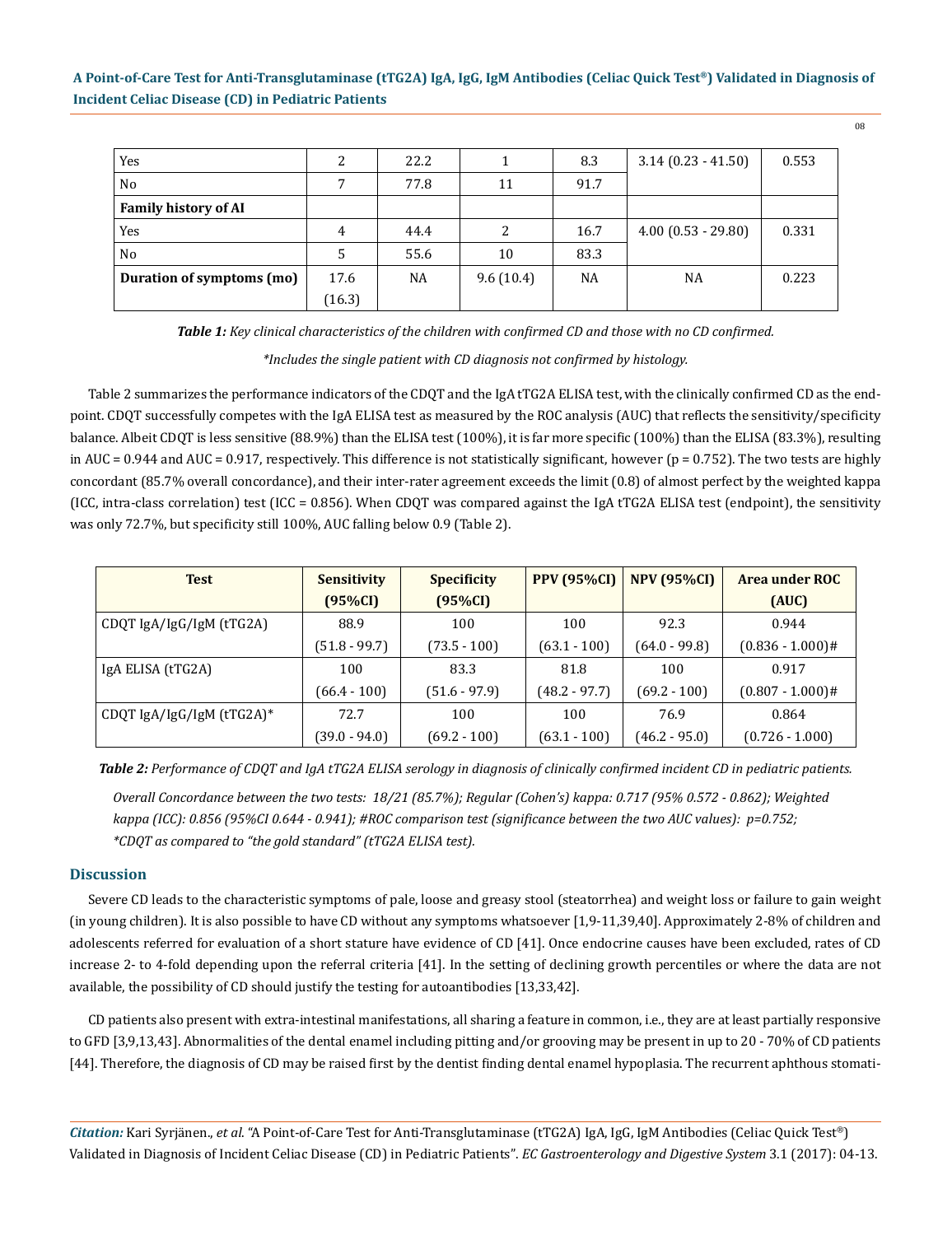09

tis has been attributed to nutritional deficiencies and generally resolves with GFD [44]. Neurological and psychiatric disorders including depression, anxiety, irritability, peripheral neuropathy, cerebellar ataxia and migraines have all been reported [3,13]. More seldom, CD patients can report hypotonia, developmental delay, epilepsy, headache, and ataxia, which, unfortunately, do not invariably improve with GFD [45]. Furthermore, CD is associated with a number of other medical conditions, many of which are autoimmune disorders: diabetes mellitus type 1, autoimmune thyroiditis, primary biliary cirrhosis, and microscopic colitis [3,11,13,43]. As to 1) IgA deficiency; 2) DH; 3) growth failure and/or pubertal delay; 4) recurrent miscarriage and unexplained infertility; 5) hyposplenism, it is unclear whether the gluten-induced bowel disease is a causative factor or whether these conditions share a common predisposition [3,11,13,43].

In the present study, a thorough recording of the clinical symptoms was completed (Table 1), including symptoms of both intestinal and extra-intestinal origin. Based on these protean symptoms, all the study subjects were referred for an expert clinic with a suspicion of CD, strong enough to warrant the execution of the standard diagnostic setup. Such a diagnostic setup, proposed by Catassi and Fasano [33] currently consists of a 5-point scoring system that incorporates 1) symptoms of CD; 2) positive tTG2A serology at high titer; 3) the presence of a DQ2 or DQ8 haplotype; 4) characteristic histopathological findings in duodenal biopsy; and 5) a serological or histological response to GFD. The presence of 4/5 criteria (or 3/4, if the gene testing is not included) would meet the diagnostic criteria of CD [3,6,9- 11,13,33,35-37,46] Indeed, when this setup was completed, 9/21 children were confirmed to have CD, while in 11/21 patients, CD could be reliably excluded. This clearly confirms the complexity of the disease, with most (if not all) of the symptoms being non-diagnostic to CD. This is demonstrated by the clinical data in Table 1, which was practically equal in the CD and non-CD patients, clearly emphasizing the fact that the diagnosis of CD cannot be made on the basis of clinical symptoms [3,6,9-11,13, 33,35-37,46].

To obviate the excessive use of invasive endoscopic procedures (EGD-esophago-gastroduodenoscopy) particularly among children, non-invasive diagnostic tools (POC tests) capable of diagnosing CD without an unnecessary laboratory delay have been introduced on the market [21-24,26-31]. There are two special groups that need particular attention while diagnosing CD with the POC tests: i) children, and ii) individuals with IgA-deficiency. In children, the current concepts suggest that tTG2A IgA and deamidated gliadin peptide (DGP) IgA and IgG are equivalent in detecting CD, and DGP IgG is also as good as tTG2A IgG in detecting CD in IgA-deficient patients [1,21,46]. However, the superiority of DGP or tTG2A in screening of very young children for CD, as well as in monitoring of the dietary compliance remains rather controversial [46]. When CD is suspected in patients with IgA-deficiency, endoscopy with biopsies is usually recommended, regardless of the autoantibody status [1,10,11,13,21,33,35-37,46]. To minimize the risk of missing the IgA-deficient patients in POC testing, who have 10-fold higher risk of CD [47], Biohit Oyj developed its Celiac Quick Test®, that detects anti-tTG2A IgA-, IgG- and IgM antibodies. This test is performed in a blood sample taken from the fingertip, which makes CDQT very user-friendly for small children [21,34].

Until now, CDQT has been evaluated only in one study, comparing three different commercially available POC tests for anti-tTG2A in children with treated CD [21]. These authors designed a cross-sectional study, evaluating 1) BIOCARD™, Celiac Test for IgA TG2A (Ani Biotech Oy, Vantaa, Finland), 2) CDQT (Biohit, Helsinki), and 3) Eurospital, Xeliac Test Professional for IgA and IgG TG2A (Eurospital SpA, Trieste, Italy) (referred to X, Y and Z, respectively in the text), in 142 blood samples from IgA-competent CD patients aged ≤ 18 years [21]. Serum tTG2A ELISA (the reference test) was positive in 47/142 samples. Test Y (CDQT) had a higher sensitivity than the other two tests: 89%, (95% CI 0.81-0.98) vs. test X: 34%, (95% CI 0.20 - 0.48) and Z: 55% (95% CI 0.41 - 0.70), and its specificity was 96% (95% CI 0.90 - 1.0) [21]. The authors concluded that different POC tests currently on the market do show different sensitivities for the relatively low positive tTG2A levels in treated pediatric CD patients [21]. The authors also recommended that before implementation of any POC test in the follow-up of treated CD patients, the test should be validated for this specific purpose [21].

The present setting is different from that used by the Dutch group [21], in that all the patients enrolled represent children with clinically suspected CD on the basis of their protean clinical symptoms (Table 1). Thus, in these untreated (naïve) CD patients, one would expect higher titers of serum antibodies for tTG2A that should be readily detectable by the POC and ELISA tests [1,4-7,13]. Having underwent a complete diagnostic setup [33], CD was confirmed in 9 children, all being correctly identified by the serum ELISA reference test, but one being missed by the CDQT. Importantly, however, the ELISA test gave a false positive result in two cases, which were correctly identified

*Citation:* Kari Syrjänen., *et al*. "A Point-of-Care Test for Anti-Transglutaminase (tTG2A) IgA, IgG, IgM Antibodies (Celiac Quick Test®) Validated in Diagnosis of Incident Celiac Disease (CD) in Pediatric Patients". *EC Gastroenterology and Digestive System* 3.1 (2017): 04-13.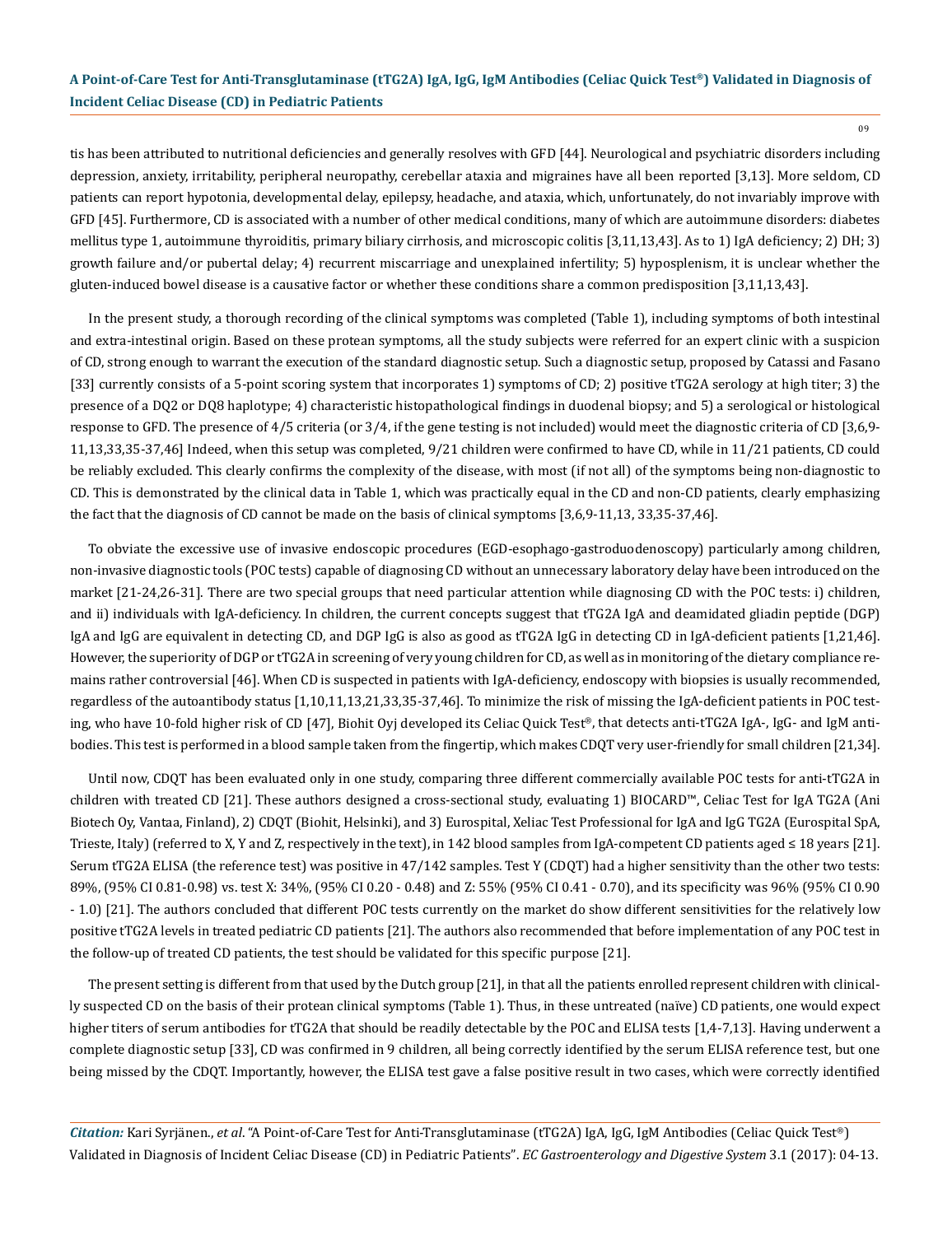by CDQT. These data translate to 88.9% sensitivity and 100% specificity for the CDQT, which are practically identical with (and even exceed) the figures (89% and 96%, respectively) reported in the follow-up study of pediatric CD patients, discussed above [21] (Table 2). However, CDQT and serum ELISA test were well concordant (85.7%) and also showed a high agreement in weighted kappa analysis (ICC = 0.856), which falls into the rank "almost perfect". Due to the lower specificity of the ELISA reference test, though, using it as the gold standard test for CD, resulted in compromised sensitivity (72.7%) for CDQT.

The indications of CD testing by serological markers are well defined [3,46]: 1) individuals with suspected CD, 2) those at high risk for CD (e.g. family history or another autoimmune disease), and 3) monitoring the compliance of GFD [3,21,22,26-31,43]. On the other hand, population-based screening for CD is a more controversial issue [9,48]. Given that CD has a population prevalence between 1% - 2%, with such a variety of symptoms also affecting life expectancy [1,3,9-11,40,41], the idea of an organized screening by serological tests is not incongruous [48]. As with all population-based screening, the issues are whether the screening is cost-effective and has an impact on mortality. Much of the success depends on the screening test, which should ideally have a high PPV [49]. With such a test, the maximum number of true disease is being detected with the minimum wasting of resources for triaging of the false positive results with other (expensive) tests [49]. Although not applied for systemic population-based screening of CD yet, CDQT would look a promising candidate test for such a purpose. If the results of the present diagnostic setting are translated to a hypothetical screening setting of 10.000 subjects, one can calculate the test performance in populations with different prevalence of CD, e.g. 1% and 2% CD prevalence. In the former (1%), CDQT would have sensitivity of 89%, specificity 100%, PPV 100% and NPV 99.9%. In the latter (2%), the respective figures would be 89%, 100%, 100% and 99.8%. In doing this, we presume that the CDQT sensitivity is similar in a diagnostic and a screening setting. In planning any such pilot, it is imperative to confirm by the gold standard not only all CDQT positives, but also a random sample of 2-3% test-negatives to control for the verification bias, which is inherent to all screening studies with incomplete design (i.e., not all cases being verified by the gold standard).

#### **Conclusions**

Taken together, the CDQT test with anti-tTG2A (IgA- IgG and IgM antibodies) was validated in a diagnostic setting of pediatric patients with clinically suspected CD, who all underwent the state-of-art diagnostic setup with biopsy confirmation [46]. Although the study is small in sample size, the results are encouraging. These data in children with incident CD fully confirm the figures obtained in a larger study of prevalent CD patients on GFD [21], indicating that CDQT is 89% sensitive and 100% specific for CD. In fact, the sensitivity/specificity balance measured by ROC analysis was better (AUC = 0.944) than that (AUC = 0.917) obtained for the tTG2A IgA ELISA test used as the gold standard in the study. The fact that no false positive results were reported for CDQT, this 100% PPV makes the test an excellent candidate POC test in population-based screening for CD, where high PPV is an advantage.

#### **Bibliography**

- 1. Vriezinga SL., *et al*[. "Coeliac disease and gluten-related disorders in childhood".](https://www.ncbi.nlm.nih.gov/pubmed/26100369) *Nature Reviews Gastroenterology and Hepatology* [12.9 \(2015\): 527-536.](https://www.ncbi.nlm.nih.gov/pubmed/26100369)
- 2. van der Windt DA., *et al*[. "Diagnostic testing for celiac disease among patients with abdominal symptoms: a systematic review".](https://www.ncbi.nlm.nih.gov/pubmed/20442390) *Jour[nal of the American Medical Association](https://www.ncbi.nlm.nih.gov/pubmed/20442390)* 303.17 (2010): 1738-1746.
- 3. [Barker JM and Liu E. "Celiac Disease: Pathophysiology, clinical manifestations and associated autoimmune conditions".](https://www.ncbi.nlm.nih.gov/pmc/articles/PMC2775561/) *Advances in Pediatrics* [55 \(2008\): 349-365.](https://www.ncbi.nlm.nih.gov/pmc/articles/PMC2775561/)
- 4. [Denham JM and Hill ID. "Celiac disease and autoimmunity: Review and controversies".](https://www.ncbi.nlm.nih.gov/pmc/articles/PMC3725235/) *Current Allergy and Asthma Reports* 13.4 [\(2013\): 347-353.](https://www.ncbi.nlm.nih.gov/pmc/articles/PMC3725235/)
- 5. Catassi C., *et al*. "World perspective on celiac disease". *[Journal of Pediatric Gastroenterology and Nutrition](https://www.ncbi.nlm.nih.gov/pubmed/22983371)* 55.5 (2012): 494-499.

*Citation:* Kari Syrjänen., *et al*. "A Point-of-Care Test for Anti-Transglutaminase (tTG2A) IgA, IgG, IgM Antibodies (Celiac Quick Test®) Validated in Diagnosis of Incident Celiac Disease (CD) in Pediatric Patients". *EC Gastroenterology and Digestive System* 3.1 (2017): 04-13.

 $10^{-1}$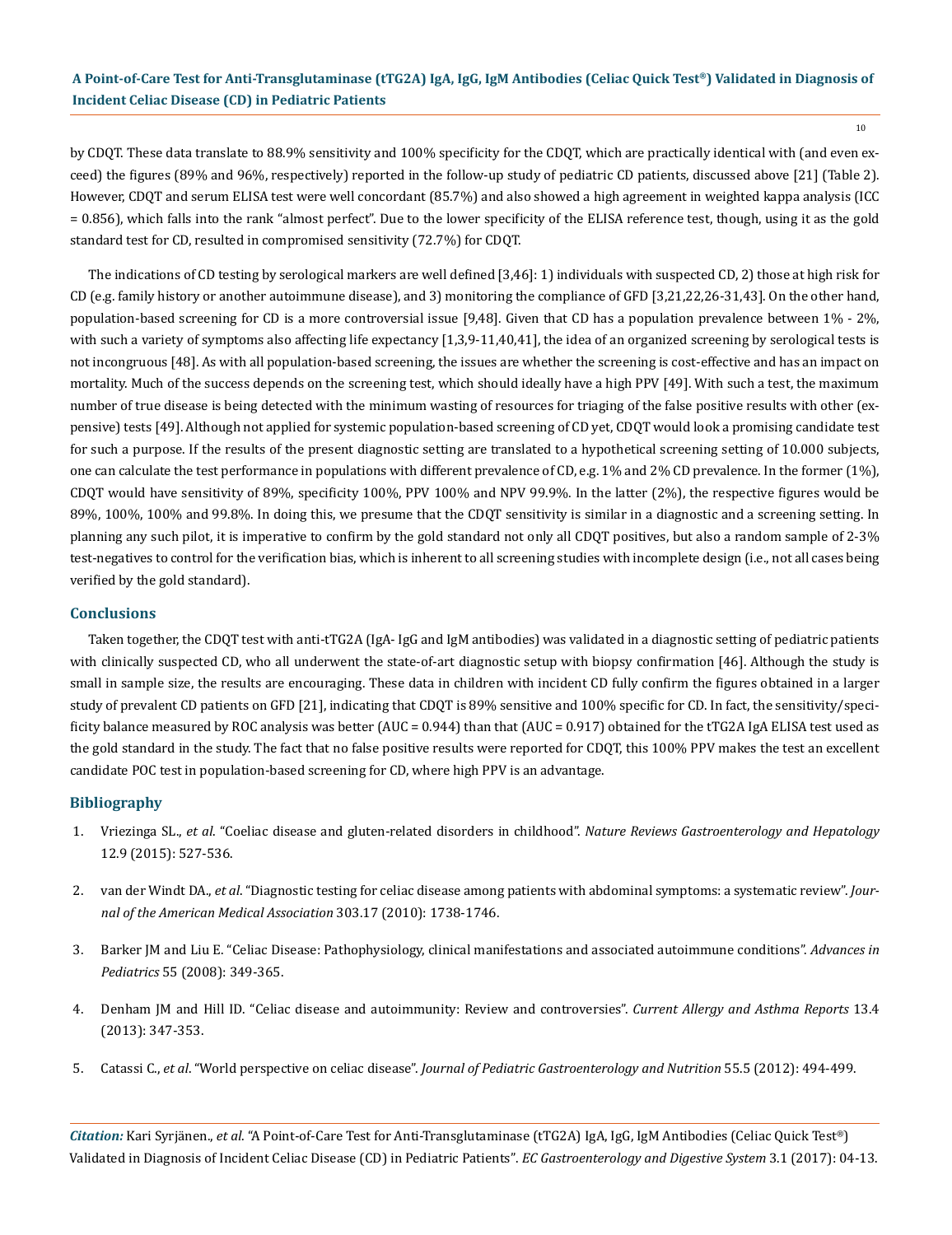11

- 6. Fasano A., *et al*[. "Prevalence of celiac disease in at-risk and not-at-risk groups in the United States: a large multicenter study".](https://www.ncbi.nlm.nih.gov/pubmed/12578508) *Archives [of Internal Medicine](https://www.ncbi.nlm.nih.gov/pubmed/12578508)* 163.3 (2003): 286-292.
- 7. Hoffenberg EJ., *et al*[. "A prospective study of the incidence of childhood celiac disease".](https://www.ncbi.nlm.nih.gov/pubmed/14517510) *Journal of Paediatrics* 143.3 (2003): 308-314.
- 8. Mäki M., *et al*[. "Prevalence of celiac disease among children in Finland".](https://www.ncbi.nlm.nih.gov/pubmed/12815137) *New England Journal of Medicine* 348.25 (2003): 2517-2524.
- 9. [van Heel D and West J. "Recent advances in coeliac disease".](https://www.ncbi.nlm.nih.gov/pmc/articles/PMC1856316/) *Gut* 55.7 (2006): 1037-1046.
- 10. [Di Sabatino A and Corazza GR. "Coeliac disease".](https://www.ncbi.nlm.nih.gov/pubmed/19394538) *Lancet* 373.9673 (2009): 1480-1493.
- 11. [Green PH and Jabri B. "Celiac disease".](https://www.ncbi.nlm.nih.gov/pubmed/16409146) *Annual Review of Medicine* 57 (2006): 207-221.
- 12. Koning F., *et al*. "Pathomechanisms in celiac disease". *[Best Practice and Research Clinical Gastroenterology](https://www.ncbi.nlm.nih.gov/pubmed/15925843)* 19.3 (2005): 373-387.
- 13. Mearin ML. "Celiac disease among children and adolescents". *[Current Problems in Pediatric and Adolescent Health Care](https://www.lumc.nl/sub/1905/att/90327035356185.pdf)* 37.3 (2007): [86-105.](https://www.lumc.nl/sub/1905/att/90327035356185.pdf)
- 14. Hogen Esch CE., *et al*[. "Specific celiac disease antibodies in children on a gluten-free diet".](https://www.ncbi.nlm.nih.gov/pubmed/21859913) *Pediatrics* 128.3 (2011): 547-552.
- 15. Burgin-Wolff A., *et al*[. "Antibodies against human tissue transglutaminase and endomysium in diagnosing and monitoring coeliac](https://www.ncbi.nlm.nih.gov/pubmed/12126247)  disease". *[Scandinavian Journal of Gastroenterology](https://www.ncbi.nlm.nih.gov/pubmed/12126247)* 37.6 (2002): 685-691.
- 16. Kaukinen K., *et al*[. "IgA-class transglutaminase antibodies in evaluating the efficacy of gluten-free diet in coeliac disease".](https://www.ncbi.nlm.nih.gov/pubmed/11953698) *European [Journal of Gastroenterology and Hepatology](https://www.ncbi.nlm.nih.gov/pubmed/11953698)* 14.3 (2002): 311-315.
- 17. Husby S., *et al*[. "European Society for Pediatric Gastroenterology, Hepatology, and Nutrition guidelines for the diagnosis of coeliac](https://www.ncbi.nlm.nih.gov/pubmed/22197856)  disease". *[Journal of Pediatric Gastroenterology and Nutrition](https://www.ncbi.nlm.nih.gov/pubmed/22197856)* 54.1 (2012): 136-160.
- 18. Bardella MT., *et al*[. "Need for follow up in coeliac disease".](https://www.ncbi.nlm.nih.gov/pubmed/8135565) *Archives of Disease in Childhood* 70.3 (1994): 211-213.
- 19. Barnea L., *et al*[. "Pediatric celiac disease patients who are lost to follow-up have a poorly controlled disease".](https://www.ncbi.nlm.nih.gov/pubmed/25531121) *Digestion* 90.4 (2014): [248-253.](https://www.ncbi.nlm.nih.gov/pubmed/25531121)
- 20. [Bissell M and Sanfilippo F. "Empowering patients with point-of-care testing".](http://www.sciencedirect.com/science/article/pii/S0167779902019613) *Trends in Biotechnology* 20 (2002): 269-270.
- 21. Vriezinga SL., *et al*. "Accuracy of three commercially available point-of-care tests in monitoring celiac disease".
- 22. Crovella S., *et al*[. "Speeding up coeliac disease diagnosis in the developing countries".](https://www.ncbi.nlm.nih.gov/pubmed/17706474) *Digestive and Liver Disease* 39.10 (2007): 900- [902.](https://www.ncbi.nlm.nih.gov/pubmed/17706474)
- 23. Korponay-Szabo IR., *et al*[. "Population screening for coeliac disease in primary care by district nurses using a rapid antibody test:](https://www.ncbi.nlm.nih.gov/pubmed/18063612)  [diagnostic accuracy and feasibility study".](https://www.ncbi.nlm.nih.gov/pubmed/18063612) *British Medical Journal* 335.7632 (2007): 1244-1247.
- 24. Raivio T., *et al*[. "Comparison of a novel whole blood transglutaminase-based ELISA with a whole blood rapid antibody test and es](https://www.ncbi.nlm.nih.gov/pubmed/18979578)tablished conventional serological celiac disease assays". *[Journal of Pediatric Gastroenterology and Nutrition](https://www.ncbi.nlm.nih.gov/pubmed/18979578)* 47.5 (2008): 562-567.

*Citation:* Kari Syrjänen., *et al*. "A Point-of-Care Test for Anti-Transglutaminase (tTG2A) IgA, IgG, IgM Antibodies (Celiac Quick Test®) Validated in Diagnosis of Incident Celiac Disease (CD) in Pediatric Patients". *EC Gastroenterology and Digestive System* 3.1 (2017): 04-13.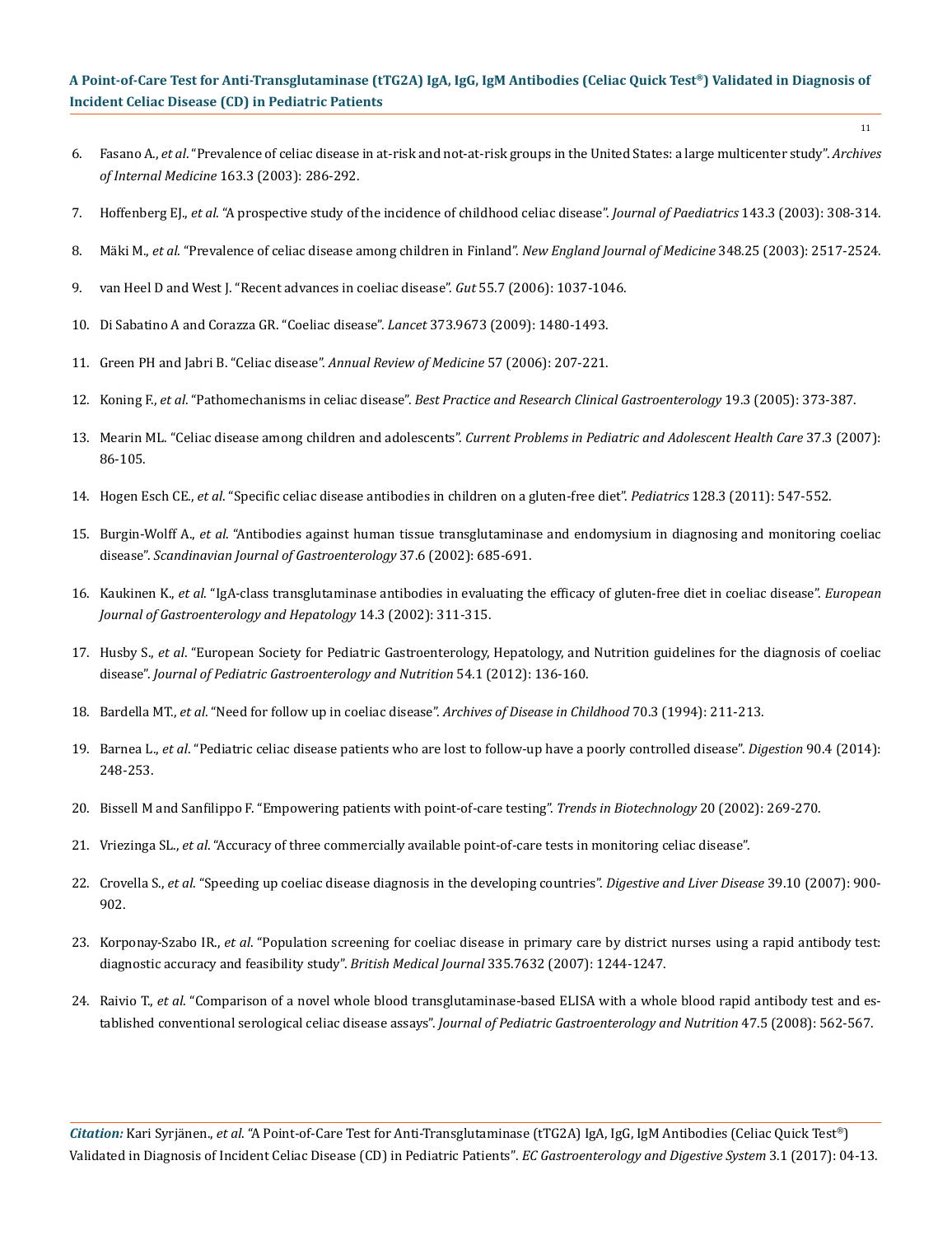- 25. Khangura J., *et al*[. "Point-of-care testing for coeliac disease: primary care diagnostic technology update".](https://www.ncbi.nlm.nih.gov/pmc/articles/PMC3662461/) *British Journal of General Practice* [63.611 \(2013\): e426-e428.](https://www.ncbi.nlm.nih.gov/pmc/articles/PMC3662461/)
- 26. Korponay-Szabo IR., *et al*[. "Coeliac disease case finding and diet monitoring by point-of-care testing".](https://www.ncbi.nlm.nih.gov/pubmed/16197494) *Alimentary Pharmacology and Therapeutics* [22.8 \(2005\): 729-737.](https://www.ncbi.nlm.nih.gov/pubmed/16197494)
- 27. Raivio T., *et al*[. "Self transglutaminase-based rapid coeliac disease antibody detection by a lateral flow method".](https://www.ncbi.nlm.nih.gov/pubmed/16803613) *Alimentary Pharma[cology and Therapeutics](https://www.ncbi.nlm.nih.gov/pubmed/16803613)* 24.1 (2006): 147-154.
- 28. Mooney PD., *et al*[. "Point-of-care testing for celiac disease has a low sensitivity in endoscopy".](https://www.ncbi.nlm.nih.gov/pubmed/24685008) *Gastrointestinal Endoscopy* 80.3 (2014): [456-462.](https://www.ncbi.nlm.nih.gov/pubmed/24685008)
- 29. Popp A., *et al*[. "Fingertip rapid point-of-care test in adult case-finding in coeliac disease".](https://www.ncbi.nlm.nih.gov/pubmed/23849178) *BMC Gastroenterology* 13 (2013): 115.
- 30. Raivio T., *et al*[. "Performance of a new rapid whole blood coeliac test in adult patients with low prevalence of endomysial antibodies".](https://www.ncbi.nlm.nih.gov/pubmed/17983878) *[Digestive and Liver Disease](https://www.ncbi.nlm.nih.gov/pubmed/17983878)* 39.12 (2007): 1057-1063.
- 31. Singh P., *et al*[. "Validation of point-of-care testing for coeliac disease in children in a tertiary hospital in north India".](https://www.ncbi.nlm.nih.gov/pubmed/24942708) *Archives of Disease in Childhood* [99.11 \(2014\): 1004-1008.](https://www.ncbi.nlm.nih.gov/pubmed/24942708)
- 32. Zanchi C., *et al*[. "Rapid anti-transglutaminase assay and patient interview for monitoring dietary compliance in celiac disease".](https://www.ncbi.nlm.nih.gov/pubmed/23556514) *Scan[dinavian Journal of Gastroenterology](https://www.ncbi.nlm.nih.gov/pubmed/23556514)* 48.6 (2013): 764-766.
- 33. [Catassi C and Fasano A. "Celiac disease diagnosis: simple rules are better than complicated algorithms". American Journal of Medicine](https://www.ncbi.nlm.nih.gov/pubmed/20670718) [123.8 \(2010\): 691-693.](https://www.ncbi.nlm.nih.gov/pubmed/20670718)
- 34. <http://www.biohithealthcare.com/resource/files/media/manuals/celiac-qt-ifu-multilanguage.pdf>
- 35. Rostom A., *et al*[. "American Gastroenterological Association \(AGA\) Institute technical review on the diagnosis and management of](https://www.ncbi.nlm.nih.gov/pubmed/17087937) celiac disease". *Gastroenterology* [131.6 \(2006\): 1981-2002.](https://www.ncbi.nlm.nih.gov/pubmed/17087937)
- 36. [Marsh MN. "The immunopathology of the small intestinal reaction in gluten-sensitivity".](https://www.ncbi.nlm.nih.gov/pubmed/2786501) *Immunological Investigations* 18.1-4 (1989): [509-531.](https://www.ncbi.nlm.nih.gov/pubmed/2786501)
- 37. [Marsh M. "Gluten, major histocompatibility complex, and the small intestine. A molecular and immunobiologic approach to the spec](https://www.ncbi.nlm.nih.gov/pubmed/1727768)[trum of gluten sensitivity \('celiac sprue'\)".](https://www.ncbi.nlm.nih.gov/pubmed/1727768) *Gastroenterology* 1992: 102.1 (2015): 330-354.
- 38. Oberhuber G, *et al*[. "The histopathology of coeliac disease: time for a standardized report scheme for pathologists".](https://www.ncbi.nlm.nih.gov/pubmed/10524652) *European Journal [of Gastroenterology and Hepatology](https://www.ncbi.nlm.nih.gov/pubmed/10524652)* 11.10 (1999): 1185-1194.
- 39. Dieterich W., *et al*[. "Identification of tissue transglutaminase as the autoantigen of celiac disease".](https://www.ncbi.nlm.nih.gov/pubmed/9212111) *Nature Medicine* 3.7 (1997): 797- [801.](https://www.ncbi.nlm.nih.gov/pubmed/9212111)
- 40. [Fasano A. "Clinical presentation of celiac disease in the pediatric population".](https://www.ncbi.nlm.nih.gov/pubmed/15825129) *Gastroenterology* 128 (2005): S68-S73.
- 41. van Rijn JC., *et al*[. "Short stature and the probability of celiac disease, in the absence of gastrointestinal symptoms".](https://www.ncbi.nlm.nih.gov/pubmed/15321874) *Archives of Disease [in Childhood](https://www.ncbi.nlm.nih.gov/pubmed/15321874)* 89.9 (2004): 882-883.

*Citation:* Kari Syrjänen., *et al*. "A Point-of-Care Test for Anti-Transglutaminase (tTG2A) IgA, IgG, IgM Antibodies (Celiac Quick Test®) Validated in Diagnosis of Incident Celiac Disease (CD) in Pediatric Patients". *EC Gastroenterology and Digestive System* 3.1 (2017): 04-13.